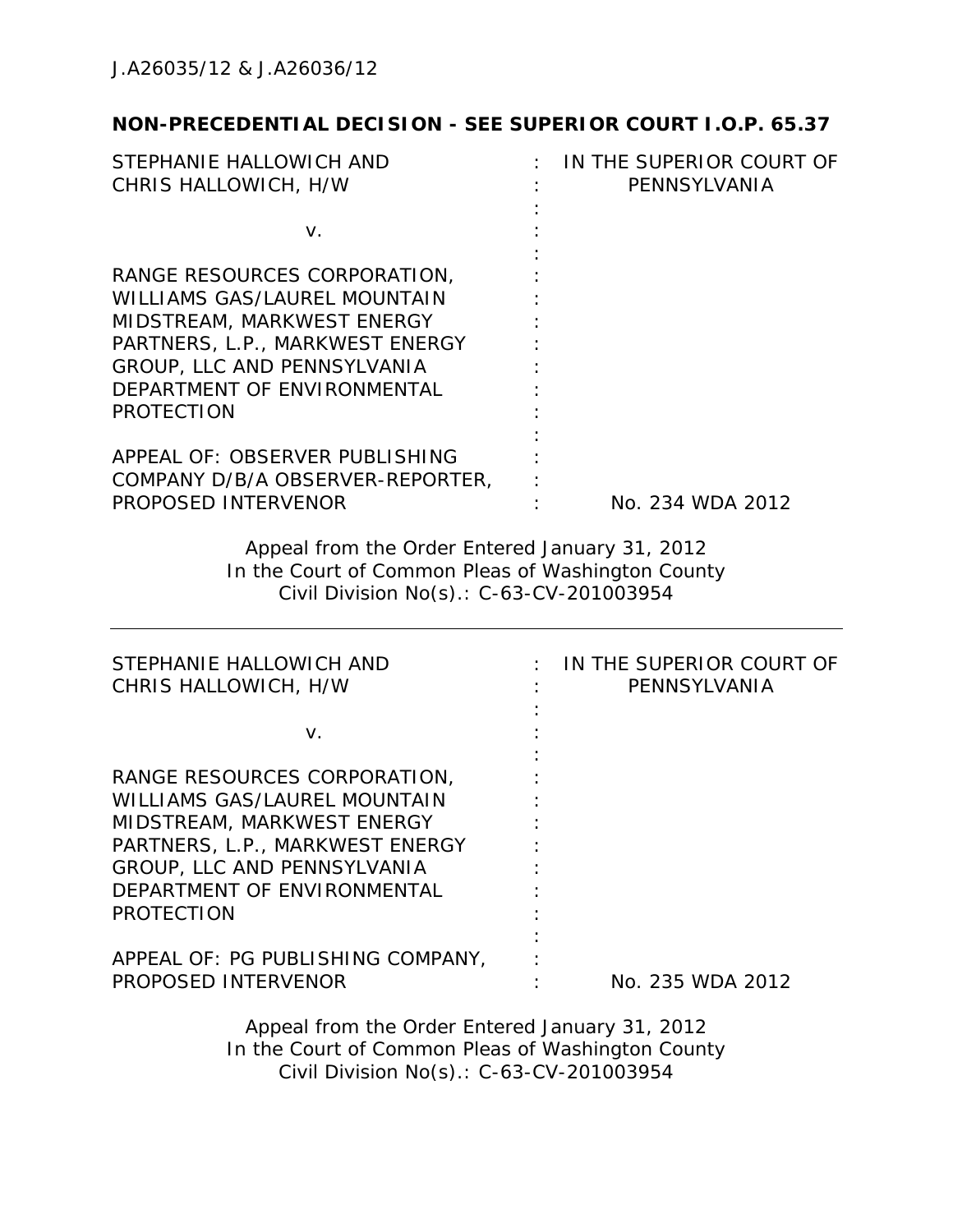BEFORE: OLSON, OTT, and FITZGERALD,\* JJ.

MEMORANDUM BY FITZGERALD, J.: FILED: December 7, 2012

Observer Publishing Company, d/b/a Observer-Reporter ("The Observer-Reporter") and PG Publishing Company ("The Post-Gazette") (collectively "Appellants") each appeal from the orders entered in the Washington County Court of Common Pleas denying their petitions, on untimeliness grounds, to intervene in the underlying hydraulic fracturing ("fracking") matter and to unseal the record.<sup>1</sup> For ease of disposition we address these two appeals together.<sup>2</sup> Appellants, who are both in the business of publishing daily newspapers, seek to unseal a settlement agreement between the homeowner-plaintiffs and fracking companiesdefendants. We vacate and remand for the court to rule on the merits of Appellants' petitions.

The parties of the underlying matter are plaintiffs Stephanie Hollowich and Chris Hallowich, husband and wife ("Plaintiffs"), and defendants Range

 $\overline{a}$ 

<sup>\*</sup> Former Justice specially assigned to the Superior Court.

<sup>&</sup>lt;sup>1</sup> An order denying a petition to intervene is "final and appealable under the collateral order rule embodied in Pa.R.A.P. 313." *PA Childcare LLC v. Flood*, 887 A.2d 309, 310 n.1 (Pa. Super. 2005) (citation omitted).

<sup>2</sup> A joint *amici curiae* brief was filed by: the Philadelphia Physicians for Social Responsibility; Physicians, Scientists, and Engineers for Healthy Energy; Earthworks, and several individuals. This brief cites water and air pollution and health risks caused by shale gas development, and advocates **unsealing** the record, to "improve transparency about gas operations and their health effects." *Amici Curiae* Brief at 3, 5.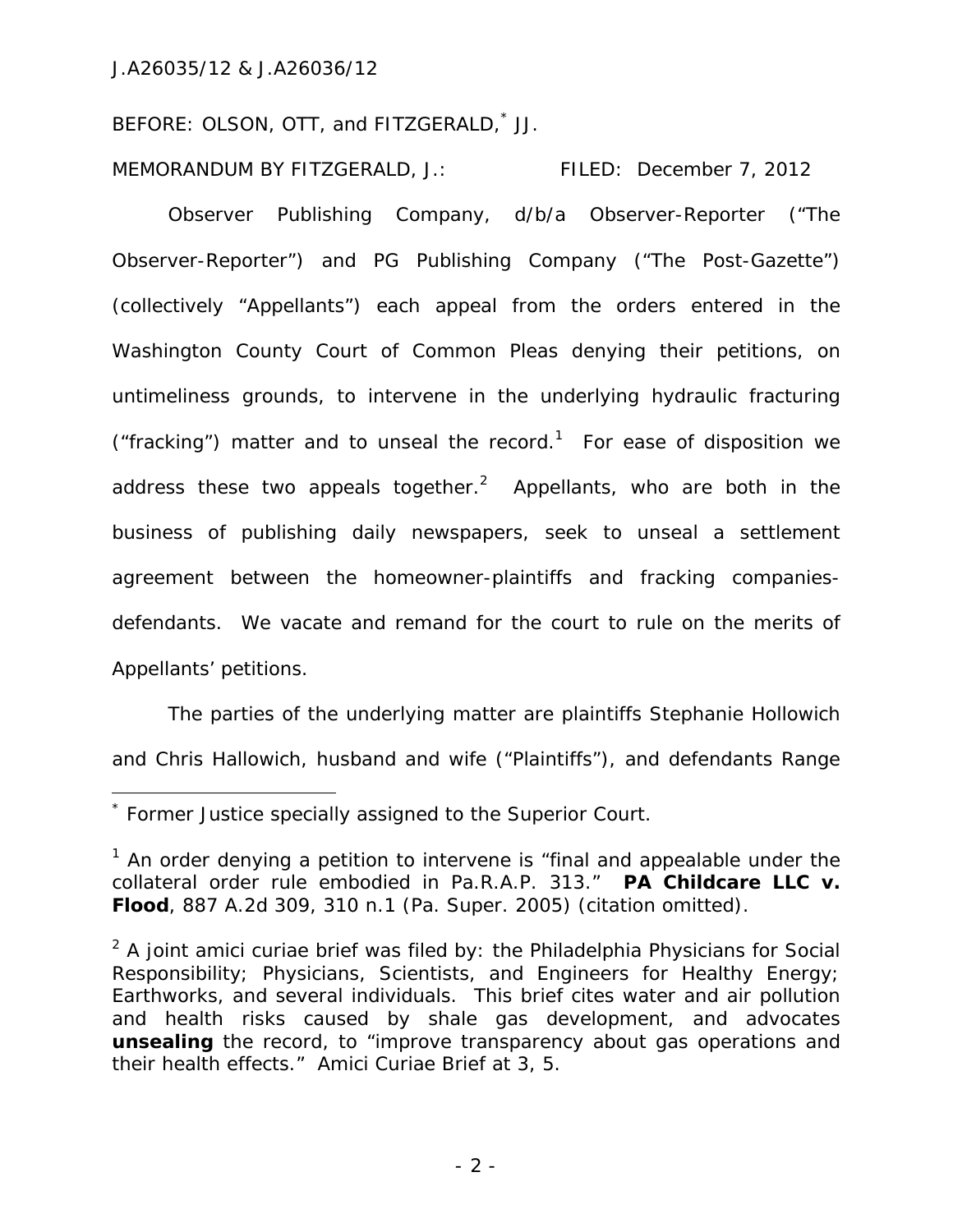Resources Corporation, Williams Gas/Laurel Mountain Midstream, Markwest Energy Partners, L.P., Markwest Energy Group, LLC, (collectively, "Defendants") and the Pennsylvania Department of Environmental Protection ("DEP"). The DEP "has not taken part in this litigation in any way." Trial Ct. Op., 4/2/12, at 2. For purposes of this appeal, we refer to all of the defendants, with the exception of the DEP, collectively as "Appellees"; they have filed a joint appellee's brief.

Plaintiffs commenced this matter on May 27, 2010, by filing a praecipe to issue a writ of summons. "The lawsuit concerns fracking in and around Plaintiffs' property by Defendants, and Plaintiffs were vocal critics of the fracking process during the pendency of this litigation.[ ]" *Id.* at 1. One year later, the parties reached a settlement agreement, which bound not only Plaintiffs, but also their minor children. The trial court summarized:

> Because minor children were involved, [on July 28, 2011,] Plaintiffs filed a Petition for Approval of Settlement of Minors' Actions in accordance with Pa.R.C.P. 2039 and Washington County Local Rule of Court 2039.1. "The settlement agreement contains express confidentiality provisions, collaboratively drafted and consented to by both parties, which are designed to protect Plaintiffs' and Defendants' interest in prevent public disclosure of the terms of their private agreement to resolve this case."

Id. at 2 (citations to record omitted).

On August 11, 2011, Appellees filed a joint motion for a scheduling order for a "hearing in closed court or in chambers" to hear Plaintiffs' petition for approval of the minors' settlement agreement. Joint Mot. for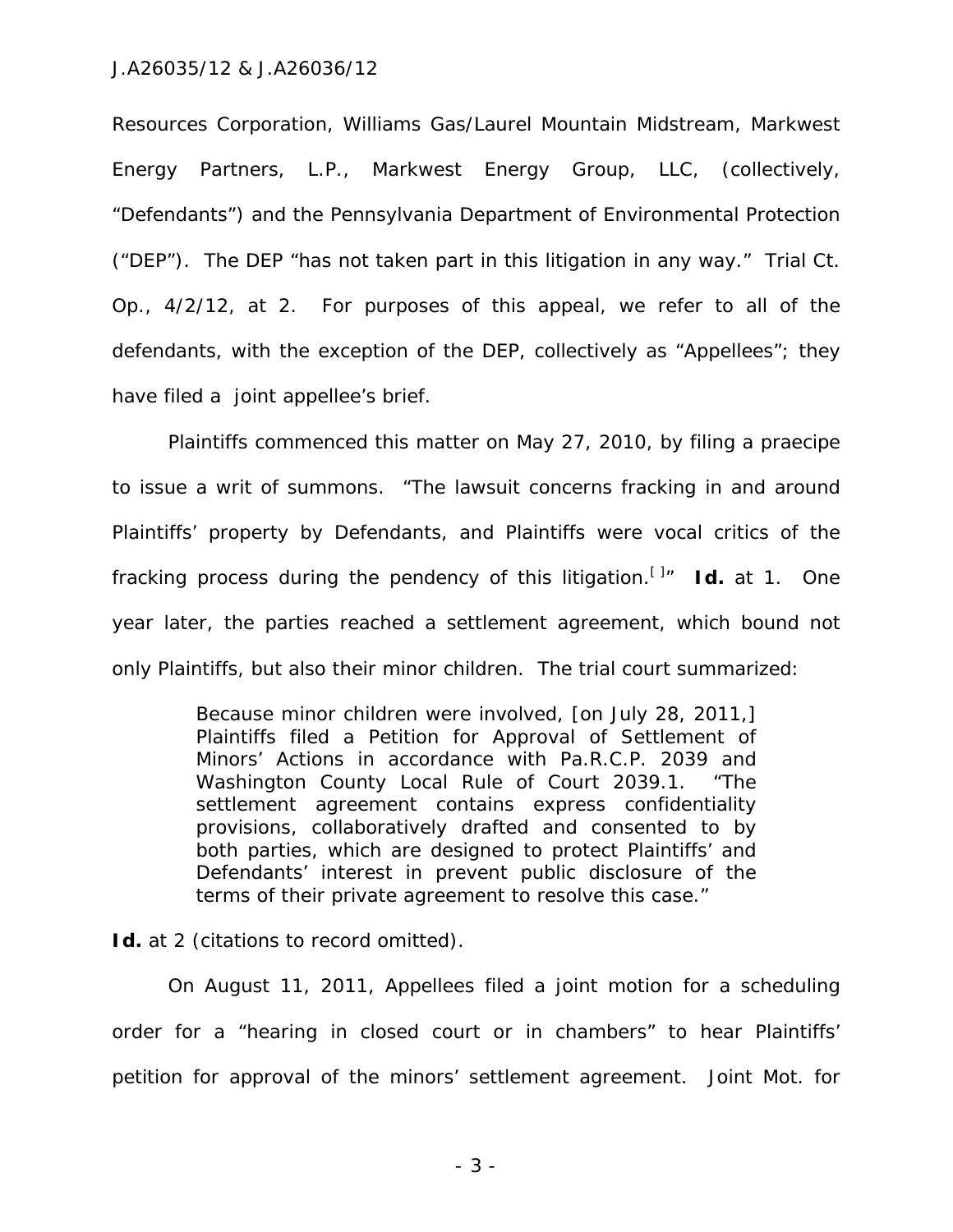$\overline{a}$ 

Scheduling Order, 8/11/11, at 1. The motion specifically requested a hearing date of "August 24, 2011, or as soon thereafter as suits the convenience of the Court." *Id.* at 3. An un-stamped scheduling order, dated August 11th, appears in the certified record; a handwritten note, "Hearing to be held August 26, 2011, at 11:00 a.m." appears at the bottom. The trial docket includes one entry for both the scheduling motion and order, which states, "Hearing to be held 08-26-2011, at 11:00 A.M."

Despite the order, the trial court held a settlement conference in chambers on August **23**, 2011. The court's opinion stated, "The settlement conference was rescheduled at the request of the parties to August 23, 2011." Trial Ct. Op. at 2. However, neither the trial docket nor certified record indicates any request for, or notice of, the change in date. On the date of the hearing, "[t]wo reporters identified themselves as being from the Pittsburgh Post-Gazette and requested to join the in chambers settlement conference; that request was denied by the Court."3 *Id.* at 2. Appellees

 $3$  The record does not indicate how the reporters learned of the hearing. Furthermore, The Post-Gazette avers in its brief that a court official denied the reporters' request to enter the chambers, but informed them "that the Post-Gazette's objections had been noted in the official record by the trial court." Post-Gazette's Brief at 8 (citing Appellants' Joint Brief in Support of Pet. to Intervene and Mot. to Unseal Record). The only indication in the certified record of the reporters' objection is in the trial court opinion, as we have summarized above.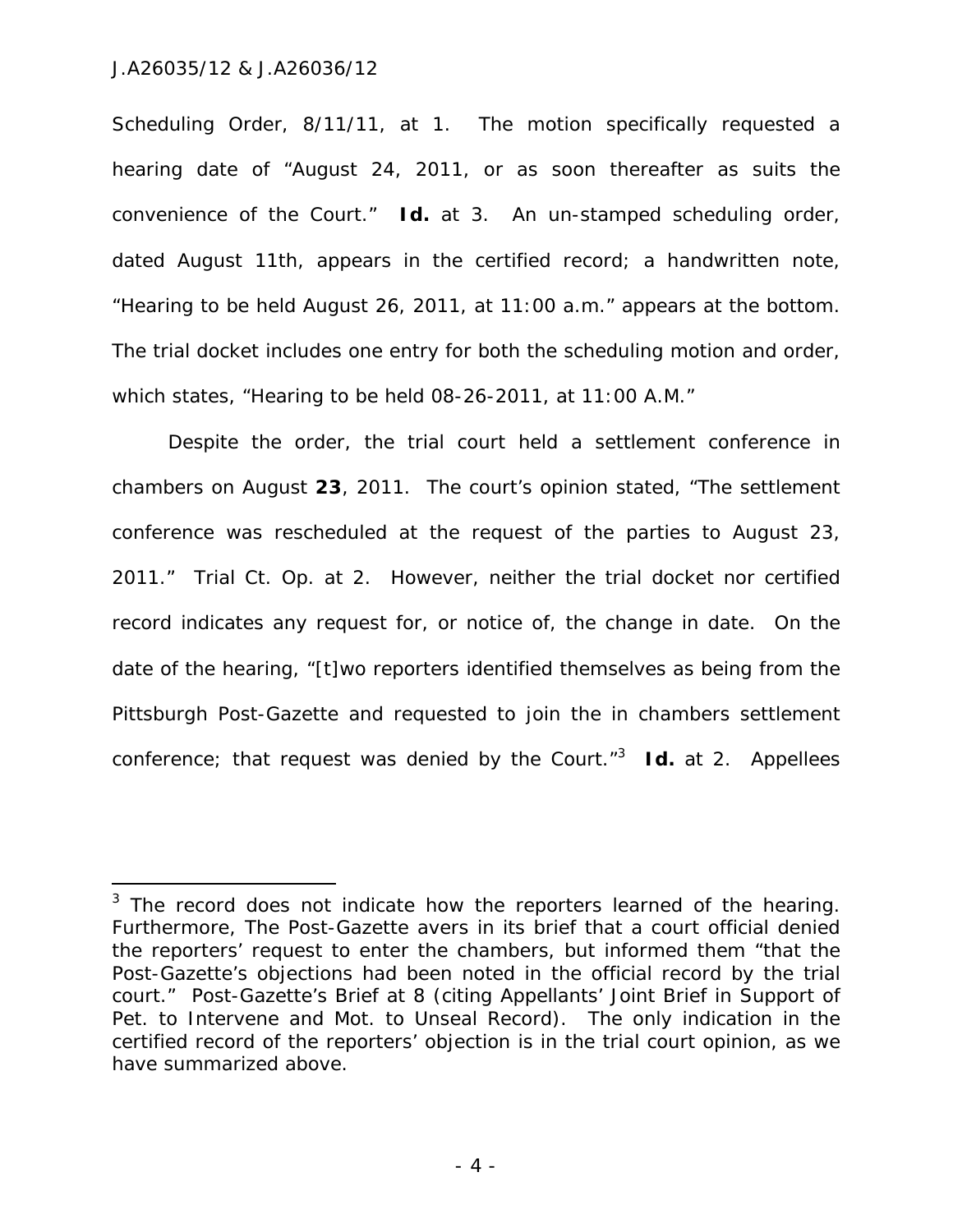$\overline{a}$ 

filed a joint motion to seal the record,<sup>4</sup> which the trial "court signed and filed **that same day** at the specific request of all the parties." *Id.* (emphasis added). Two weeks later, on September 6th,<sup>5</sup> The Post-Gazette filed a petition to intervene and unseal the record. On September 13th, The Observer Reporter also filed a petition to intervene and joined The Post-Gazette's motion to unseal the record. The petitions invoked the Pennsylvania Constitution's provision, "All courts shall be open," and the United States Constitution First Amendment's right of access to civil proceedings. *See* U.S. Const. Amend. I; Pa. Const. Art. I, § 11.

On October 4, 2011, the court held a hearing on Appellants' petitions to intervene and unseal the entire record. The court *sua sponte* raised the issue of the timeliness of the petitions and directed all parties to brief this issue. At another hearing on January 31, 2012, the court denied Appellants' petitions<sup>6</sup> on the ground that they were untimely under Pennsylvania Rule of

<sup>&</sup>lt;sup>4</sup> We note that Appellees did not seek sealing of just the settlement agreement, but the entire record.

<sup>&</sup>lt;sup>5</sup> The trial court stated, "Seven weeks later, on August 31, 2011, Appellant Pittsburgh Post-Gazette filed a Petition to Intervene and Unseal the Record." Trial Ct. Op. at 2. However, both the "filed" time-stamp on the face of the petition and the trial docket indicate this petition was filed on September 6th, which was two weeks after the hearing.

<sup>&</sup>lt;sup>6</sup> In the interim, Plaintiffs had filed an emergency petition for limited unsealing of the record and for a ruling on the parties' settlement agreement. The court also denied this petition at the January 31, 2012 hearing.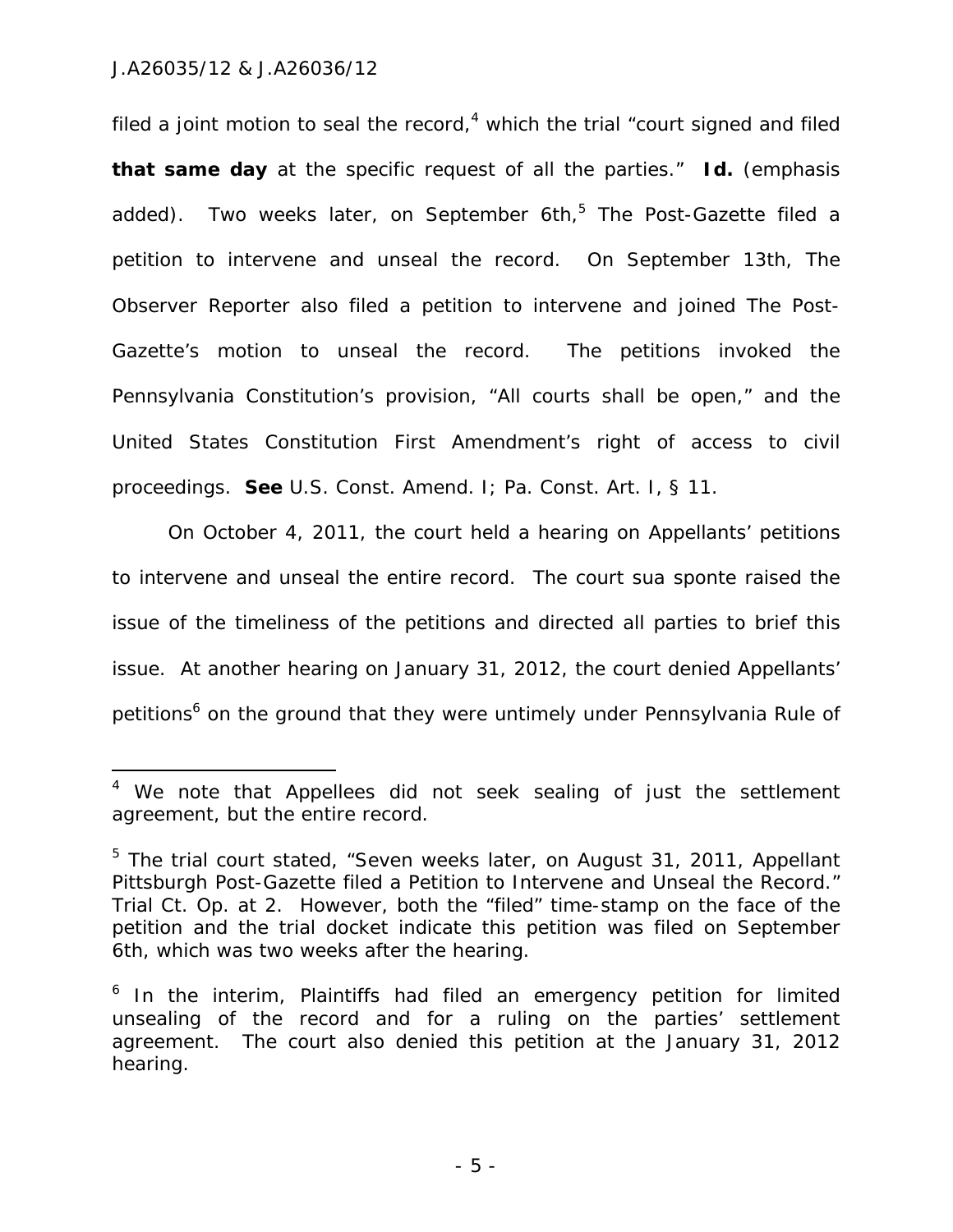Civil Procedure 2327,<sup>7</sup> as the case was no longer "pending." Trial Ct. Op. at 6. Both Appellants timely appealed, and both complied with the court's order to file a Pa.R.A.P. 1925(b) statement. Appellants' issues overlap, and we consider them together.

In The Observer-Reporter's first issue, it avers that in denying its petition to intervene, the trial court failed to determine first "whether it had a legitimate interest in opening the record, and to "articulate[ ] why it was appropriate to seal the record or stated what alternatives to closure it considered." Observer-Reporter's Brief at 10. The Observer-Reporter cites the United States Constitution First Amendment and Pennsylvania  $\overline{a}$ 

At any time during the pendency of an action, a person not a party thereto shall be permitted to intervene therein, subject to these rules if

(1) the entry of a judgment in such action or the satisfaction of such judgment will impose any liability upon such person to indemnify in whole or in part the party against whom judgment may be entered; or

(2) such person is so situated as to be adversely affected by a distribution or other disposition of property in the custody of the court or of an officer thereof; or

(3) such person could have joined as an original party in the action or could have been joined therein; or

(4) the determination of such action may affect any legally enforceable interest of such person whether or not such person may be bound by a judgment in the action.

Pa.R.C.P. 2327(1)-(4).

<sup>&</sup>lt;sup>7</sup> Pennsylvania Rule of Civil Procedure 2327, "Who May Intervene," provides: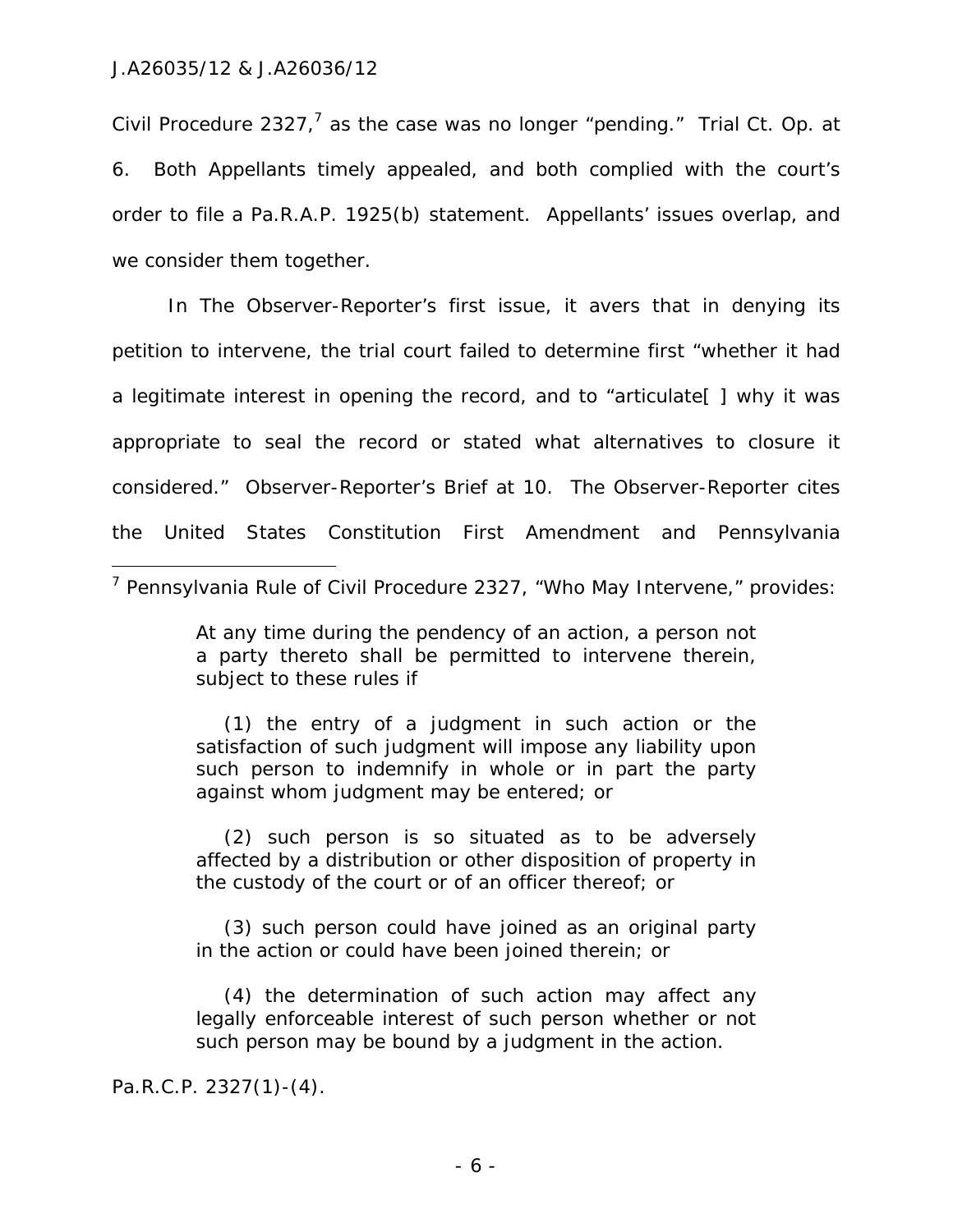$\overline{a}$ 

Constitution, Article I, Section 11 presumption of openness in judicial proceedings, as well as the common law requirement for a party to show his interest in secrecy outweighs the traditional presumption of openness. It then reasons the "court violated the spirit of the procedural rules and the case law on media intervention," citing to Rule of Civil Procedure 126, which provides for the liberal construing of the Rules of Civil Procedure. *Id.* at 12- 13.

In The Observer Reporter's second issue, it alleges the trial court erred in denying its petition on untimeliness grounds under Rule 2327. Instead, it avers, "[a] request by the media to intervene and open judicial proceedings is proper even after the record is sealed and even if the underlying proceeding is over."<sup>8</sup> Observer-Reporter's Brief at 13. The Observer Reporter also states, "The appellate courts have recognized that it is often the case that the need for public access will not be apparent until such time as an underlying case is concluded." *Id.* (citing *Commonwealth v. Frattarola*, 485 A.2d 1147 (Pa. Super. 1984) (plurality)). It further maintains, "Pennsylvania law clearly vests a newspaper with a First Amendment right to file a Petition to Intervene to access public records and

- 7 -

<sup>&</sup>lt;sup>8</sup> The Observer Reporter does not cite to legal authority to support this principle of law, but instead refers to a range of four pages in its own joint brief in support of the motion to intervene.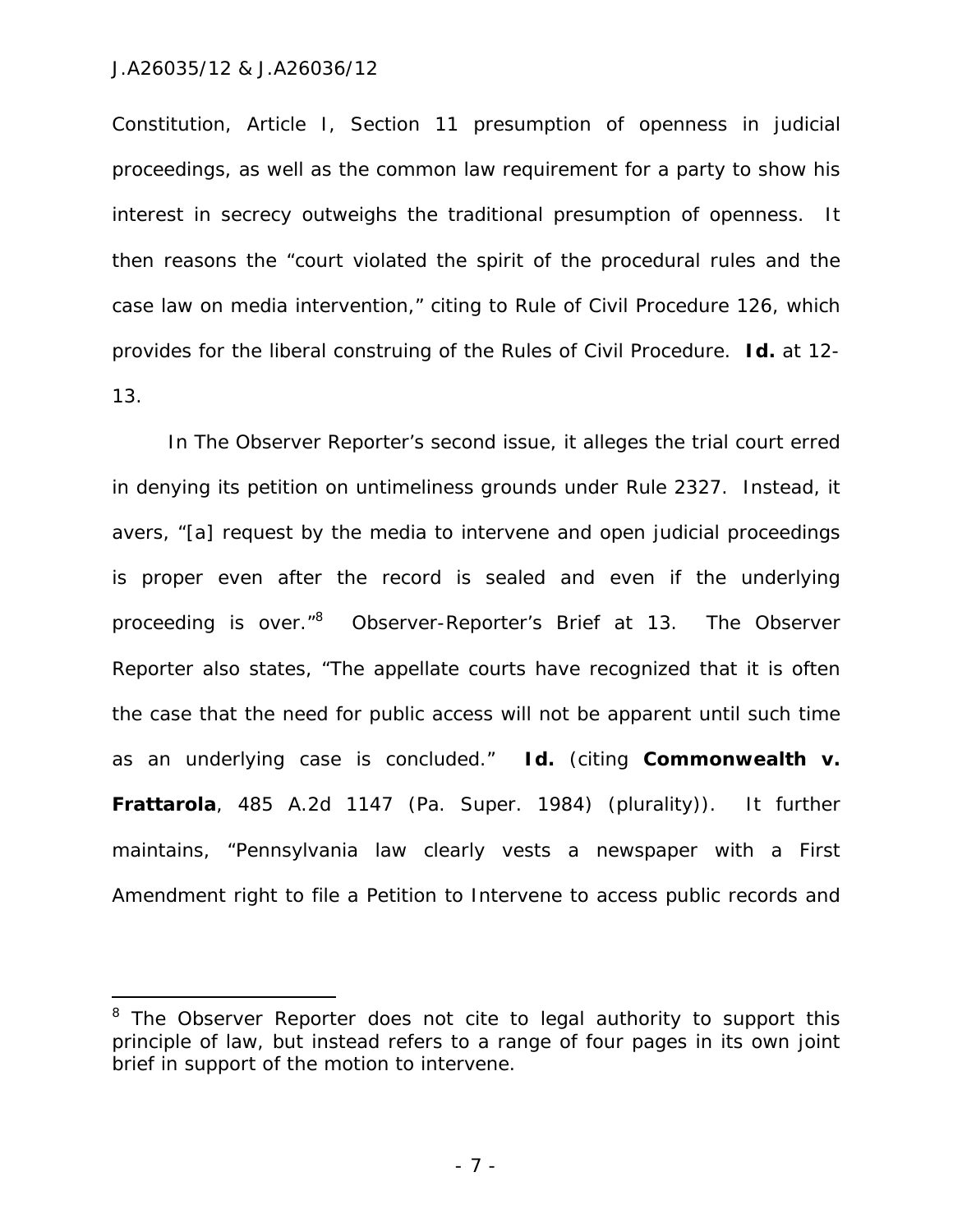$\overline{a}$ 

judicial proceedings."<sup>9</sup> *Id.* at 15.

On appeal, the Post-Gazette first avers "the oral objection of the Post-Gazette reporters [at the August 23, 2011 settlement hearing] was sufficient to raise their Constitutional and common law rights to an open proceeding." Post-Gazette's Brief at 16. The Post-Gazette also maintains that at the settlement hearing, "the court official . . . assured the reporters [their oral objections] would be put on the official record." *Id.* Furthermore, it reasons that the court erred in finding *Commonwealth v. Buehl*, 462 A.2d 1316 (Pa. Super. 1983), did not apply on the ground that *Buehl* involved criminal pretrial proceedings. Instead, The Post-Gazette contends, "The trial court's interpretation ignores [that] well-settled Constitutional and common law rights of access to judicial records . . . apply with equal force to both criminal and civil proceedings." Post-Gazette's Brief at 17.

In its second issue, The Post-Gazette further alleges the court erred in denying its petition on untimeliness grounds under Rule 2327. It claims, "Case law is clear . . . that where the media seeks to intervene to open a judicial record, the action remains 'pending' as applied to Pa.R.C.P. 2327 because the order continues to impact the Constitutional and common law

<sup>&</sup>lt;sup>9</sup> The Observer-Reporter also asserts: (1) the court erred in ignoring the "important detail" that the DEP was a named defendant; and (2) when Plaintiffs filed their emergency petition to open the record in November 2011, "it is clear that the case was no longer 'concluded.'" Observer-Reporter's Brief at 16, 17. Because of our disposition, we do not consider these claims.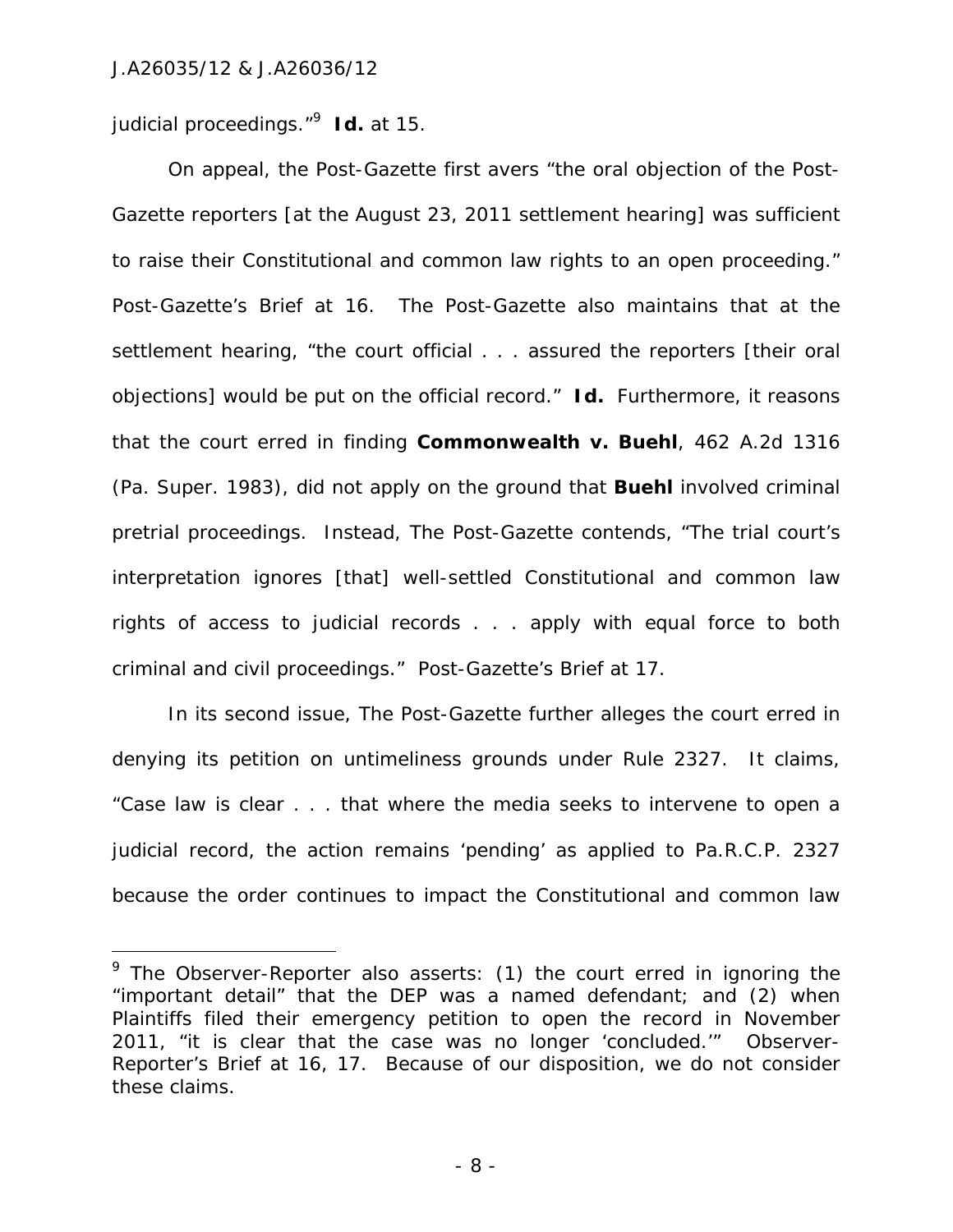rights of the media." *Id.* at 19. Like The Observer Reporter, The Post-Gazette also argues that the court erred in finding Plaintiffs' filing of their emergency petition did not render the proceedings "pending." *See id.* at 24-25. Finally, in its third issue, The Post-Gazette asserts that Appellees' settlement agreement was a judicial record subject to access and no party could rebut the presumption of openness. *Id.* at 27.

We first note:

We review a trial court's decision to grant or deny access to judicial proceedings under an abuse-of-discretion standard. "Our courts have recognized a constitutional right of public access to judicial proceedings based on Article I, Section 11 of the Pennsylvania Constitution, which provides that 'all Courts shall be open.'" Pa. Const. art. I, § 11. The right of public access to judicial proceedings has an independent basis in the common law as well as in the United States Constitution. Accordingly, Pennsylvania has a mandate for open and public judicial proceedings in both the criminal and civil settings.

\* \* \*

There are two methods for analyzing requests for closure of judicial proceedings, each of which begins with a presumption of openness—a constitutional analysis and a common law analysis. Under the constitutional approach, which is based on the First Amendment of the United States Constitution and Article I, Section 11 of the Pennsylvania Constitution, the party seeking closure may rebut the presumption of openness by showing that closure serves an important governmental interest and there is no less restrictive way to serve that interest. Under the common law approach, the party seeking closure must show that his or her interest in secrecy outweighs the presumption of openness.

PA ChildCare LLC, 887 A.2d at 311-12 (some citations omitted).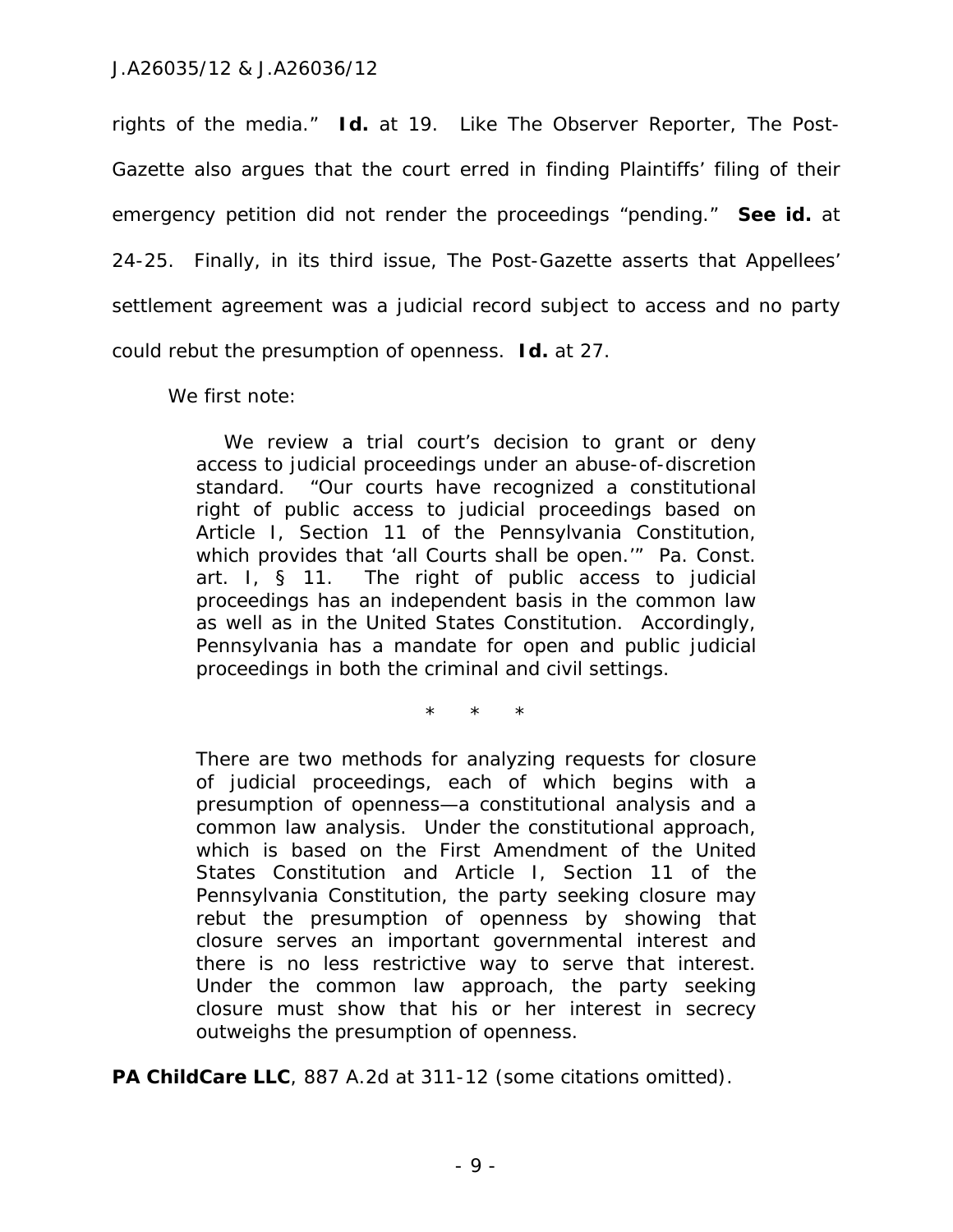In the instant matter, the trial court denied both Appellants' petitions to intervene on the ground that they were untimely under Rule 2327. As stated above, that rule provides that "a person not a party thereto shall be permitted to intervene" "[a]t any time during the **pendency** of an action[.]" Pa.R.C.P. 2327 (emphasis added). Here, the trial court found Appellants' petitions were not filed during the "pendency" of the underlying action, but instead **after** the case settled. Trial Ct. Op. at 5.

The trial court rejected both Appellants' reliance on *Frattarola*, 485 A.2d 1147, because in that case, members of the media objected to the closure of a pre-trial criminal hearing, and thus did so during the pendency of the matter. *See Frattarola*, 485 A.2d at 1148; Trial Ct. Op. at 6. The court also distinguished the federal case of *Pansy v. Borough of Stroudsburg*, 23 F.3d 772 (3d. Cir. 1994), upon which both Appellants relied. The trial court reasoned that in *Pansy*, there was no federal rule analogous to Pennsylvania Rule of Civil Procedure 2327, and thus the *Pansy* Court "did not determine . . . that the media had the absolute right to file an untimely petition to intervene." Trial Ct. Op. at 7.

We agree with the trial court that Appellants' petitions to intervene and to unseal the record were not filed during the "pendency" of the matter, as required by Rule 2327, as the matter had been settled. *See Inryco, Inc. v. Helmark Steel, Inc.*, 451 A.2d 511, 513 (Pa. Super.1982) (holding case is no longer pending under Pa.R.C.P. 2327 upon settlement because

- 10 -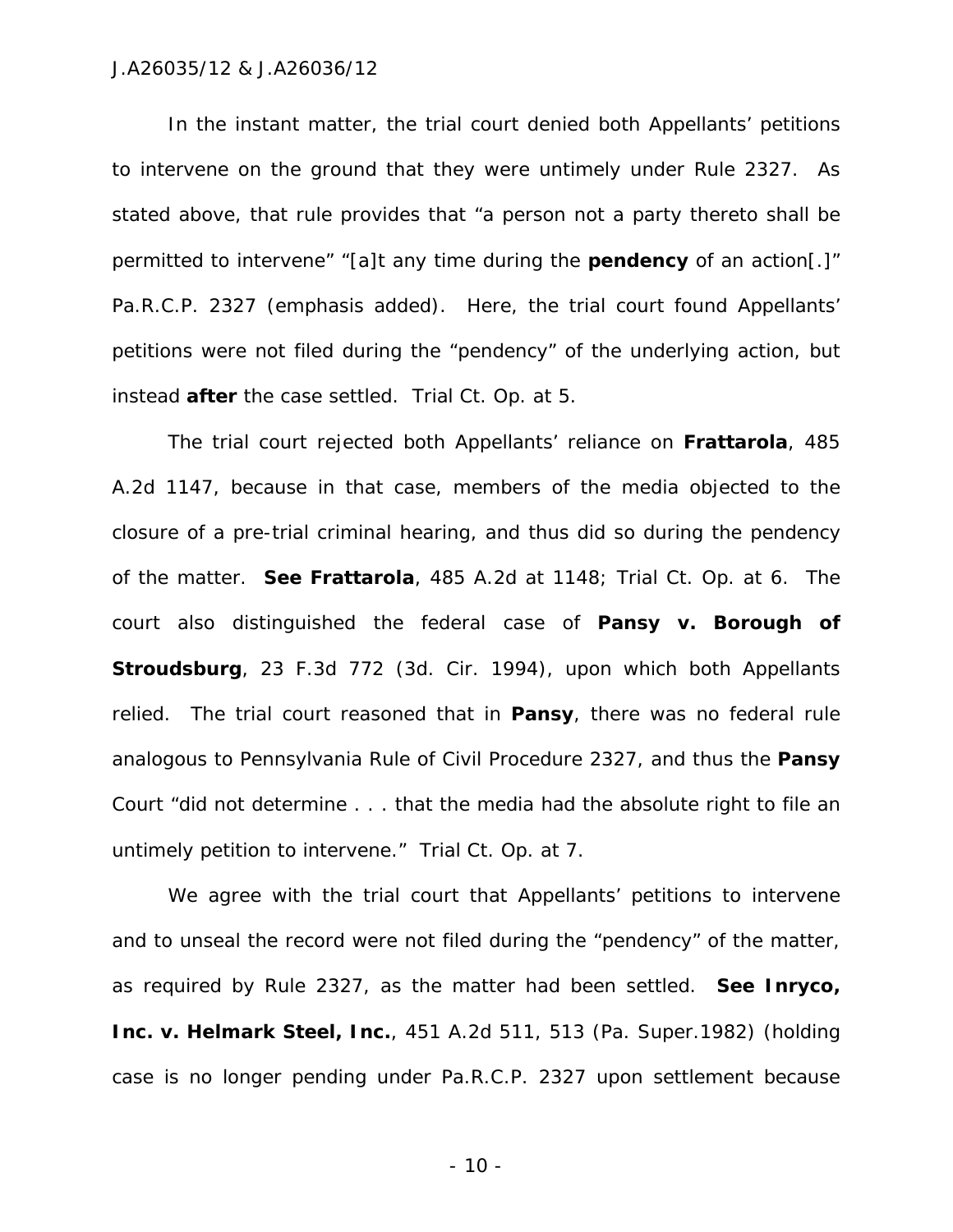settlement decree binds parties with same effect as final decree). However, we agree with The Observer Reporter's argument that in this matter, the trial court should have applied Rule 2327 liberally pursuant to Rule 126. Rule 126 provides:

> The rules shall be liberally construed to secure the just, speedy and inexpensive determination of every action or proceeding to which they are applicable. The court at every stage of any such action or proceeding may disregard any error or defect of procedure which does not affect the substantial rights of the parties.

Pa.R.C.P. 126.

We emphasize that the only information about this matter available to the public was the trial docket, which stated the hearing was scheduled for "08-26-2011, at 11:00 A.M." Docket, at 5. Furthermore, the docket paraphrased Appellees' joint motion for a hearing and stated their requested date of "Wednesday, 08-24-2011, or as soon thereafter as suits the convenience of the court." *Id.* The docket, however, included no information that the court would instead hold the hearing earlier—not only three days before the date stated in its in scheduling order, but also one day before the date requested by Appellees. In addition, we note Appellees sought to seal the entire record, and not just the settlement agreement, and the court granted Appellees' joint motion to seal the record on **the same day** it was filed.

We agree with the Observer-Reporter's reasoning that it "had no interest [in the underlying action] which would justify intervention until the

- 11 -